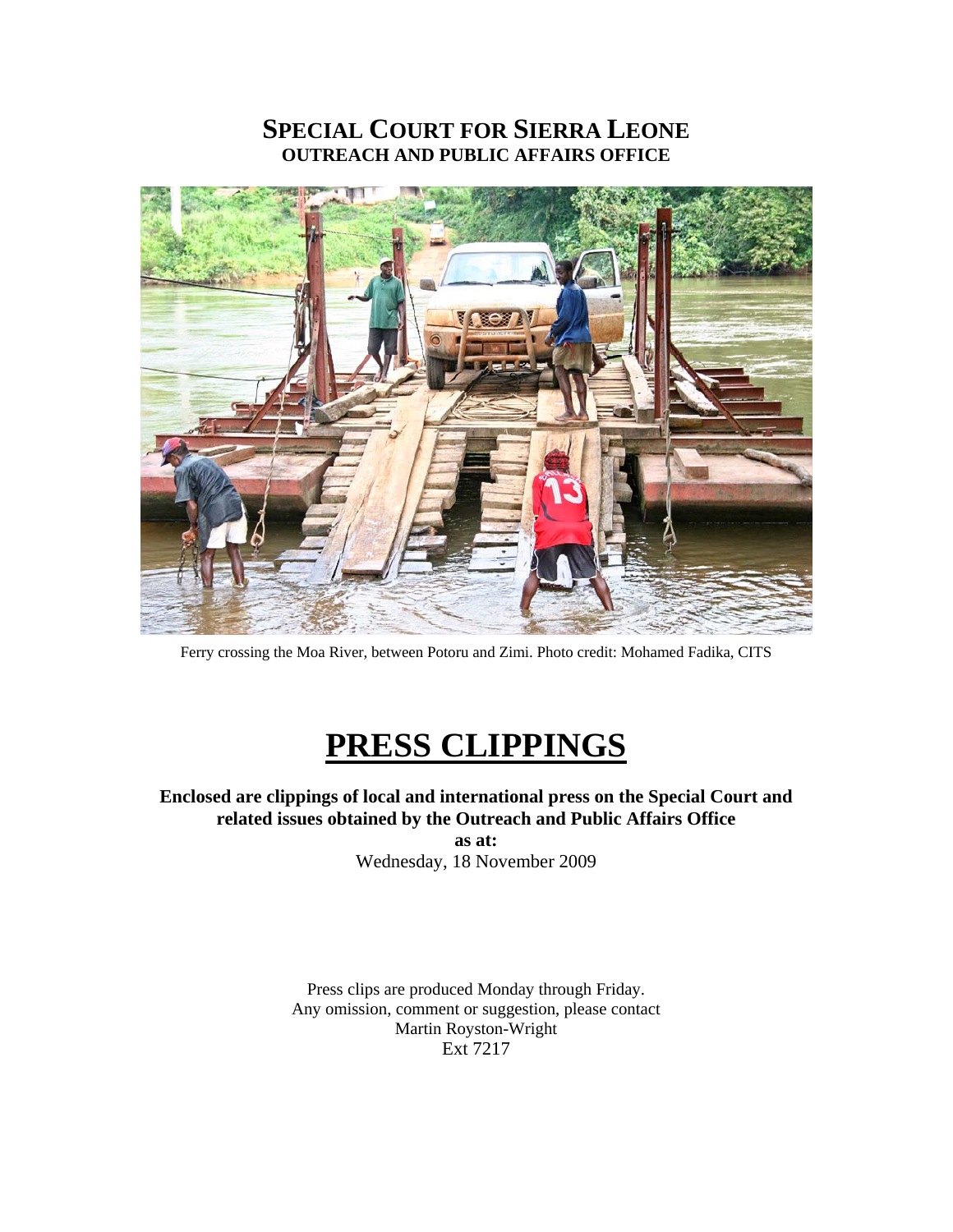| <b>Local News</b>                                                                     |             |
|---------------------------------------------------------------------------------------|-------------|
| Taylor Denied Influencing Witnesses / The Spark                                       | Page 3      |
| Taylor's Baseless Accusations / Concord Times                                         | Page 4      |
| <b>International News</b>                                                             |             |
| Prosecution Reads Statements By The International Community/ CharlesTaylorTrial.org   | Pages 5-6   |
| UNMIL Public Information Office Media Summary / UNMIL                                 | Pages 7-11  |
| UN Court Acquits Priest of Genocide in Rwanda / Reuters                               | Page 12     |
| US Demands Kenya Deliver Rwanda Genocide Suspect / Reuters                            | Pages 13-14 |
| International Prosecutors Call for Convention on Crimes Against Humanity / The Jurist | Page 15     |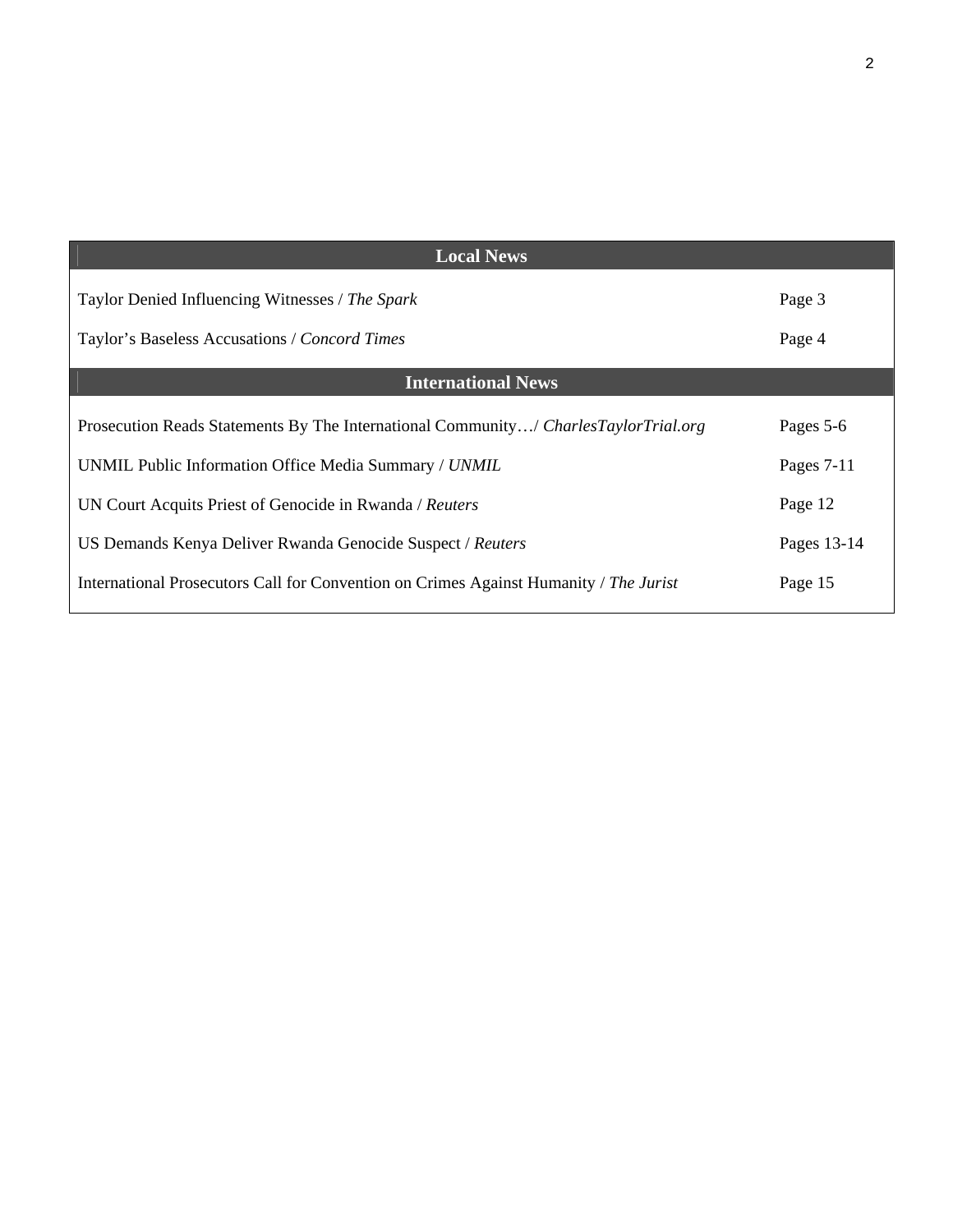The Spark

Wednesday, 18 November 2009

ing un Cultural Gilly **enied Influ** 

**From front page** 

After his cross-examination got off to a stumble last week over the use of "new evidence," Charles Taylor today admitted to prosecutors that he shared information with the spy agency of the same country he has accused of plotting his downfall: the United States. Mr. Taylor also dismissed as "nonsense" prosecution allegations that he has been misusing his phone privileges while in jail to try to influence testimony of his defense witnesses.

When court resumed this morning, the prosecution's lead counsel Ms. Brenda Hollis indicated her team's willingness to go ahead with Mr. Taylor's crossexamination, having had more time to "rearrange strategies" after the court refused to allow the use of "new evidence" which had not been part of the prosecution's case and was not raised in Mr. Taylor's direct-examination. As the cross-examination-proceeded, Mr. Taylor denied suggestions that he was an agent of the United States' Central Intelligence Agency (CIA). He admitted, however, that his rebel group, the National Patriotic Front of Liberia (NPFL), exchanged information with the CIA - a collaboration and exchange that continued into his presidency.

"The organization [NPFL] provided information to the CIA. The NPFL at the time did provide information to the CIA and there was information from the CIA to us too. There was exchange of information, mostly from between 1991-92," Mr. Taylor said.

"The NPFL and the CIA exchanged information on certain operations. They were mostly internal to the Liberia operation," he added.

Mr. Taylor explained that the collaboration with the CIA continued when he became president in 1997.

"The government of Liberia associated in so many ways in exchange of information with the CIA. Throughout my presidency, an agency of my government collaborated with the CIA," the

former president said.

Despite this previous collaboration with an agency of the United States. the accused former president has consistently accused the United States of plotting his downfall through support to rebel forces who fought to unseat him in Liberia, and his subsequent trial at the Special Court for Sierra Leone.

Also in his cross-examination today. the prosecution accused Mr. Taylor of misusing his phone services in his Hague cell to influence prospective defense witnesses to tell lies in his favor. Mr. Taylor denied Ms. Hollis' suggestion that he has been calling prospective defense witnesses in Sierra Leone and Liberia. telling them to "testify in a certain way" or promising to give them money if they travelled to The Hague and told lies in his favor. Mr. Taylor has been "misusing the privileged access lines," Ms. Hollis suggested. Mr. Taylor denied these claims.

"I have never misused the privileged access lines. To the best of my knowledge, I have never been advised that I cannot use the privileged access lines to talk to prospective witnesses," he said.

Mr. Taylor dismissed as "nonsense" Ms. Hollis' suggestions that when he (Taylor) resigned as president of Liberia and sought asylum in Nigeria, West African leaders had to accompany him to Nigeria because they wanted to make sure that he got to where he was supposed to go.

"Maybe that is your assessment. Your assertion that I would have escaped to another country is totally nonsense," he said.

Mr. Taylor agreed with Ms. Hollis that while in Nigeria, the host government imposed certain conditions on his asylum status - but such restrictions, he said, were not established specifically for him. He said that the restrictions were part of Nigerian law for anybody obtaining asylum in the country. The restrictions, as stated by Ms. Hollis, in-

cluded restrictions on Mr. Taylor's involvement in military and political activities in Liberia; not travelling out of Calabar, Nigeria, without authorization: and not talking to the press without informing the Nigerian authorities. Mr. Taylor responded that while in Nigeria. he had several press interviews and he was able to travel to visit several individuals, including then Nigeria president, Olusegun Obasanjo.

Mr. Taylor dismissed the notion that President Obasanjo imposed these restrictions on him because of evidence that while as president of Liberia, he had meddled in the politics of other countries and there were concerns that he would do the same thing with Liberian politics while in Nigeria.

"To suggest that Obasanjo will put these restrictions because I was meddling in other states is total nonsense," he said.

The former president dismissed as "misleading" prosecution suggestions that West African leaders invited him for peace talks in Ghana in 2003 and then forced him to resign as president of Liberia. Mr. Taylor told the lead prosecutor that her team needs to do their work well.

"If they do their work and stop misleading this court, that will be good," Mr. Taylor said. "I can tell you 100 percent that I volunteered to resign."

Mr. Taylor is responding to charges that he was involved in a joint criminal enterprise with Revolutionary United Front (RUF) rebels in Sierra Leone. Mr. Taylor has denied allegations that he supplied arms and ammunition to the rebels in return for Sierra Leone's blood diamonds and that he helped them plan certain operations during which atrocities such as rape, murder and amputation of civilian arms were committed. From July 14 to November 10, 2009, Mr. Taylor testified in direct-examination as a witness in his own defense. He is currently being cross-examined by the prosecution.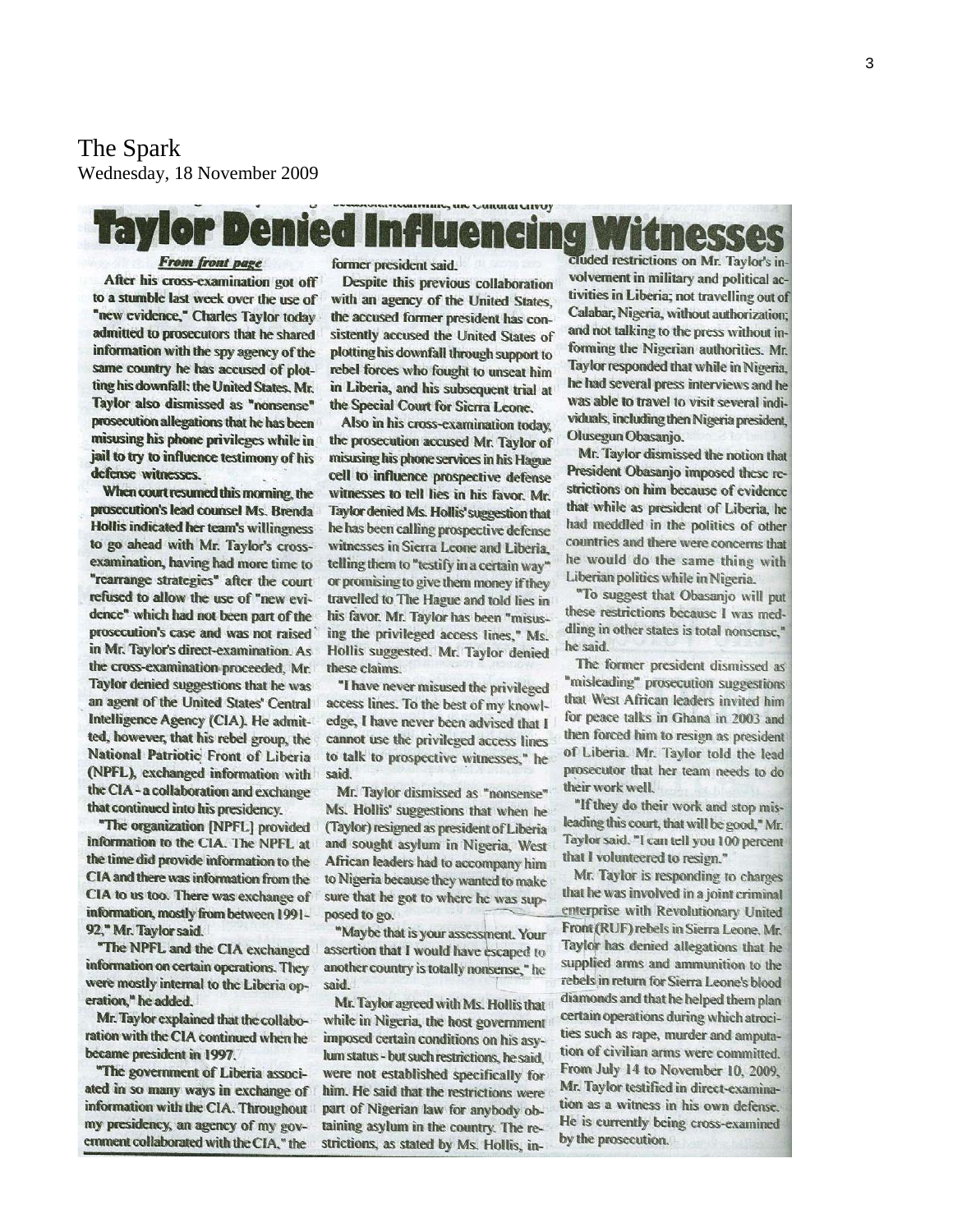## Concord Times Wednesday, 18 November 2009

# ocal ews

#### Taylor's baseless accusations tention to their fears. He call from another

Charles Taylor's cross examination resumed on Monday and one issue prosecution questioned was the accusations he made against the government of Sierra Leone and to which he later agreed had no factual basis.

**BBC** World Service Trust's John Kollie sent this transcript from The Hague... Senior prosecuting Attorney. Brenda Hollis asked Mr. Taylor to say how many times he's made such accusations. Miss Hollis also questioned Mr. Taylor on the misuse of the telephone lines to communicate with his lawyers. Mr. Taylor also faced questions about the killing of six Senegalese soldiers in Vahun, Lofa County. Charles Taylor agreed that his National security Advisor provided him security intelligence without any factual basis upon which he made these accusations.

But he said it was normal that in times of conflict and propaganda, governments make these accusations to draw atsaid Former President Tejan Kabbah had himself made similar baseless accusations.

Miss Hollis also asked Mr. Taylor on communicating with potential witnesses. She put it to the Former Liberian president that he had misused telephone facility set aside for Mr. Taylor to only communicate with his lawyers.

One example she said, when Mr. Taylor claimed to be talking to Cllr Lavella Supuwood in Monrovia; there was a Supuwood. On the killing of six Senegalese soldiers in Vahun, Lofa County, Liberia, Miss Hollis read an ECOWAS Dakar conference communiqué, pointing out what the conferees called the NPFL uncooperative attitude in the peace process, and asked all governments in the region not to do business with the rebel group and its National Patriotic Reconstruction Assembly Government. Charles Taylor's cross examination continues.



Charles Taylor ... being tried for his role in Sierra Leone's war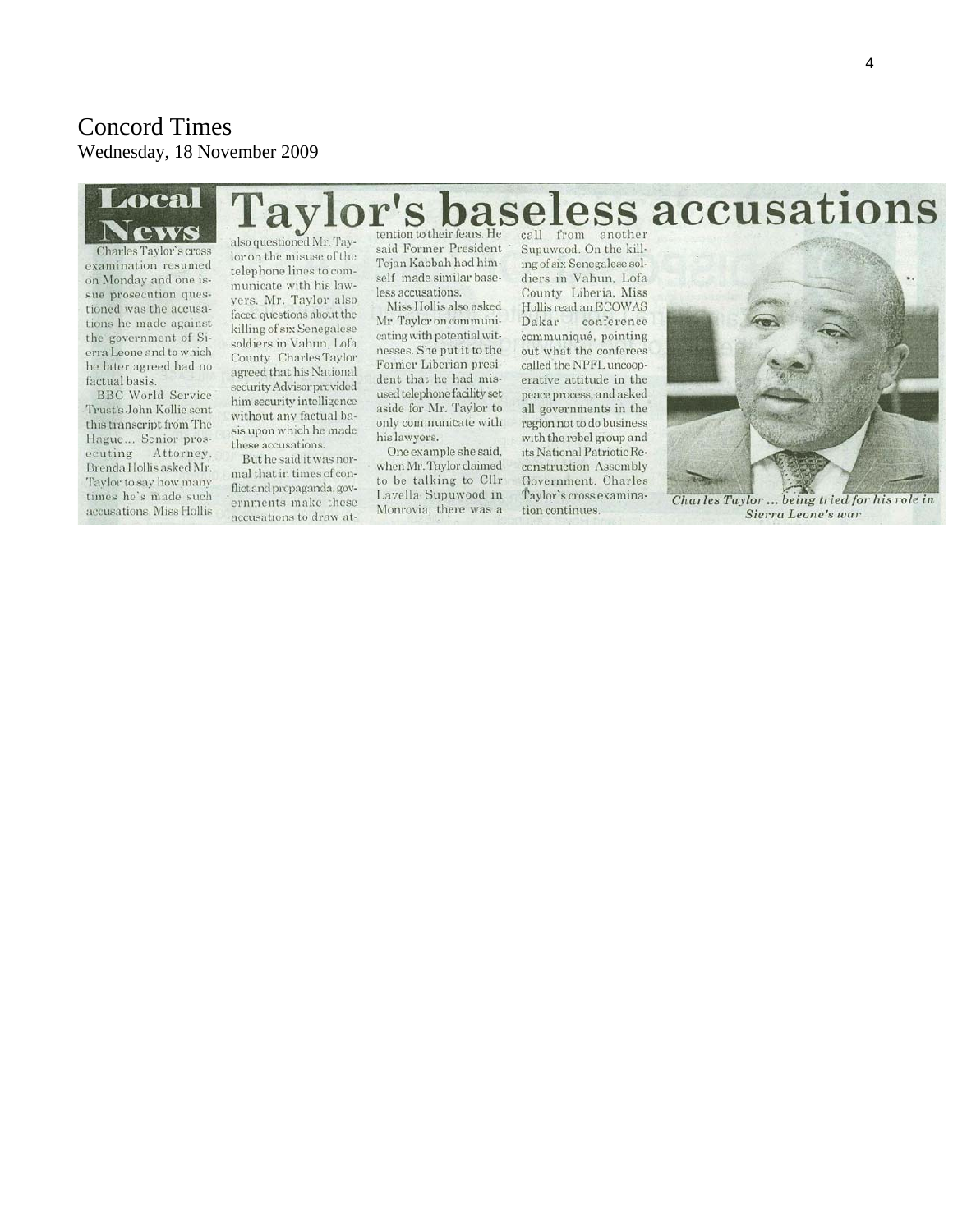# CharlesTaylorTrial.org (The Hague)

Tuesday, 17 November 2009

## **Liberia: Prosecution Reads Statements By The International Community Condemning The Actions Of Charles Taylor's Rebel Group In Liberia**

Alpha Sesay

Prosecutors spent much of today's cross-examination of former Liberian president, Charles Taylor, reading out statements by other West African leaders condemning Mr. Taylor Liberian rebel group for crimes committed against Liberians and members of international humanitarian agencies, including American Catholic nuns and peacekeepers during his country's civil war.

In a 1992 statement read by lead prosecutor, Brenda Hollis, Economic Community of West African States (ECOWAS) leaders condemned Mr. Taylor's rebel group (the National Patriotic Front of Liberia – NPFL) for their actions against West African peacekeepers serving in Liberia under the banner ECOWAS Monitoring Group (ECOMOG). The ECOWAS leaders had "warned all warring factions against the commission of war crimes" in Liberia. The statement alluded to the killing of civilians, peacekeepers and American Catholic nuns during "Operation Octopus," an operation launched by Mr. Taylor's NPFL on the Liberian capital Monrovia in October 1992.

Mr. Taylor, in his response explained the circumstances surrounding the death of the nuns.

"That issue remains contested. They were killed in the area controlled by Senegalese forces. It remains contested. The United States raised that issue, we investigated it and it was determined that they were not killed deliberately by the NPFL but they were killed by crossfire," Mr. Taylor explained.

"If you have a document showing that they were deliberately killed by NPFL, then you can bring it here," the former Liberian president challenged the prosecution counsel.

"We will bring it later," prosecutor counsel Ms. Hollis responded.

Ms. Hollis also read portions of the 1993 Cotonou Peace Agreement that was signed between the Interim Government of National Unity of Liberia (IGNU), the NPFL and the United Liberation Movement of Liberia for Democracy (ULIMO). Among many other things agreed to in the Cotonou Agreement, the various parties declared a ceasefire, agreeing to stop all hostilities and to disarm all fighters in Liberia. Ms. Hollis pointed out that fighters were not disarmed as agreed in Cotonou and immediately after the signing of the agreement, Mr. Taylor's NPFL started attacking Liberian towns and peacekeepers. In his response, Mr. Taylor said that other parties were responsible for the ceasefire violation.

"There were fightings but various parties were responsible," he said. Mr. Taylor explained that the peacekeepers were taking sides in the conflict, and therefore their neutrality was brought into question.

Mr. Taylor also denied allegations that in 1994, his NPFL rebels held Tanzanian peacekeepers hostage, taking away their arms and ammunition, but admitted that radio communication sets were taken from the Tanzanians.

"I do not recall the NPFL arresting Tanzanian peacekeepers and taking away their ammunition. NPFL soldiers took radio sets from the Tanzanians but we took care of that by punishing those who were responsible," he said.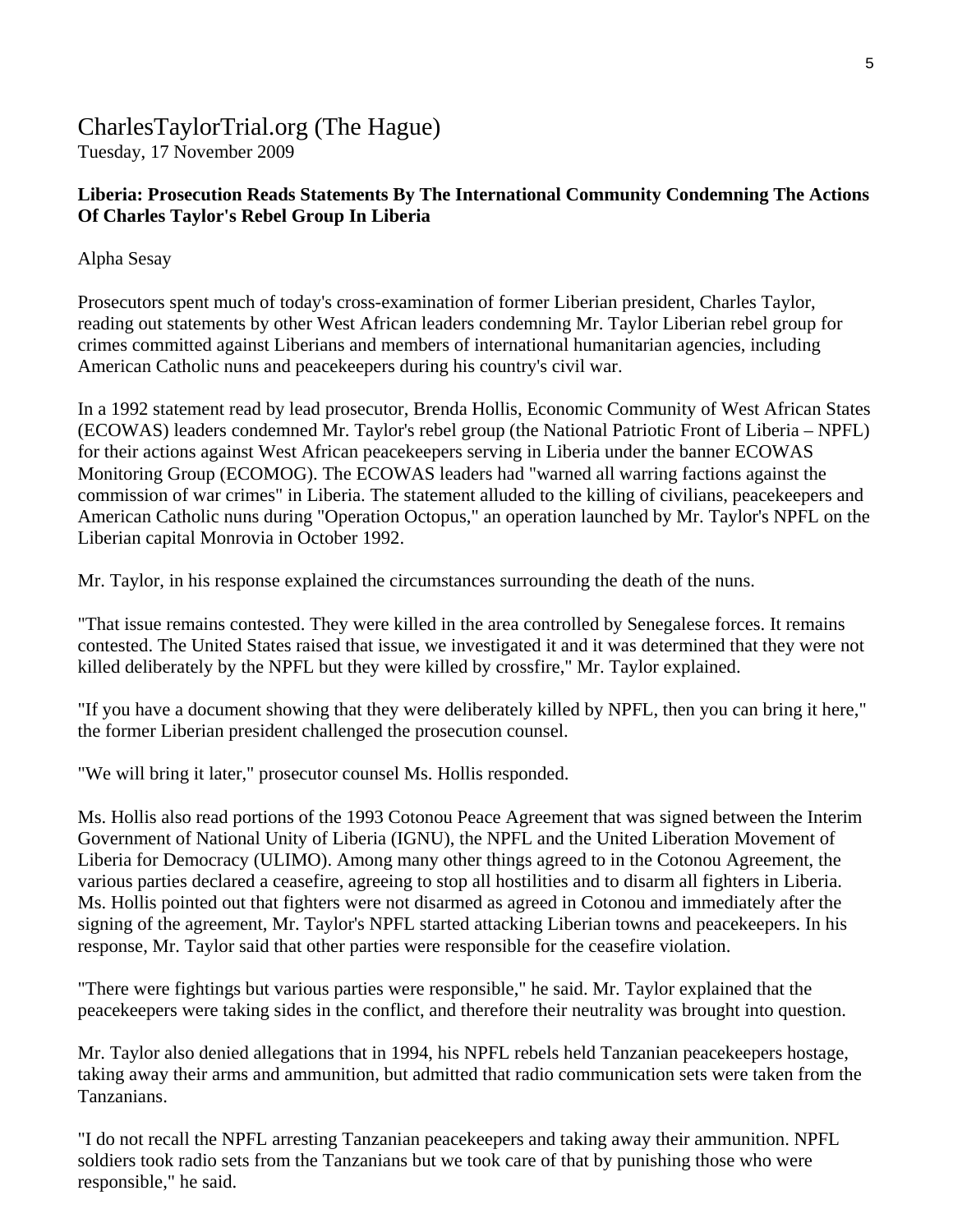Ms. Hollis also read portions of the August 1995 Abuja Agreement signed by the various parties to the Liberian conflict which established executive authority in Liberia in the hands of a "six-member Council of State" headed by Wilton Sankawolo. The agreement also established a time-table for certain actions to be taken including the deployment of ECOMOG peacekeepers and the disarmament of all fighters. Mr. Taylor agreed with Ms. Hollis on the contents of the agreement. Mr. Taylor also agreed that in May 1996, ECOWAS Ministers of Foreign Affairs met and issued a communique in which they raised concerns about fighting in Monrovia and other parts of Liberia.

In response to a question about massive looting allegedly carried out by his NPFL rebels during fighting in Monrovia on April 6, 1996, Mr. Taylor told the judges today that civilians were mainly responsible for pillaging in the country's capital.

"The lootings as far as I am concerned that happened in Monrovia were done by civilians, in fact most of the lootings were carried out by the large population that moved to Monrovia. So all of the factions including the NPFL didn't loot but in fact most of the lootings were carried out by civilians," he said.

Though Mr. Taylor is being tried for crimes committed by Revolutionary United Front (RUF) rebels in Sierra Leone, the prosecution, during the presentation of their own case submitted evidence of atrocities committed by Mr. Taylor's forces in Liberia in order to show evidence of a consistent pattern in the actions of the RUF in Sierra Leone and Mr. Taylor's NPFL in Liberia. Today's cross-examination focused on the NPFL's activities in Liberia.

The prosecution alleges that Mr. Taylor was in a joint criminal enterprise with RUF rebels in Sierra Leone. Mr. Taylor has denied claims that he was in a position of superior authority to RUF rebels and so he knew or had reason to know that the rebels were committing atrocities in Sierra Leone but that he failed to prevent the commission of those crimes or failed to punish the rebel forces when he knew that the crimes had been committed. Mr. Taylor is testifying as a witness in his own defense. He is presently being cross-examined by the prosecution.

Mr. Taylor's cross-examination continues tomorrow.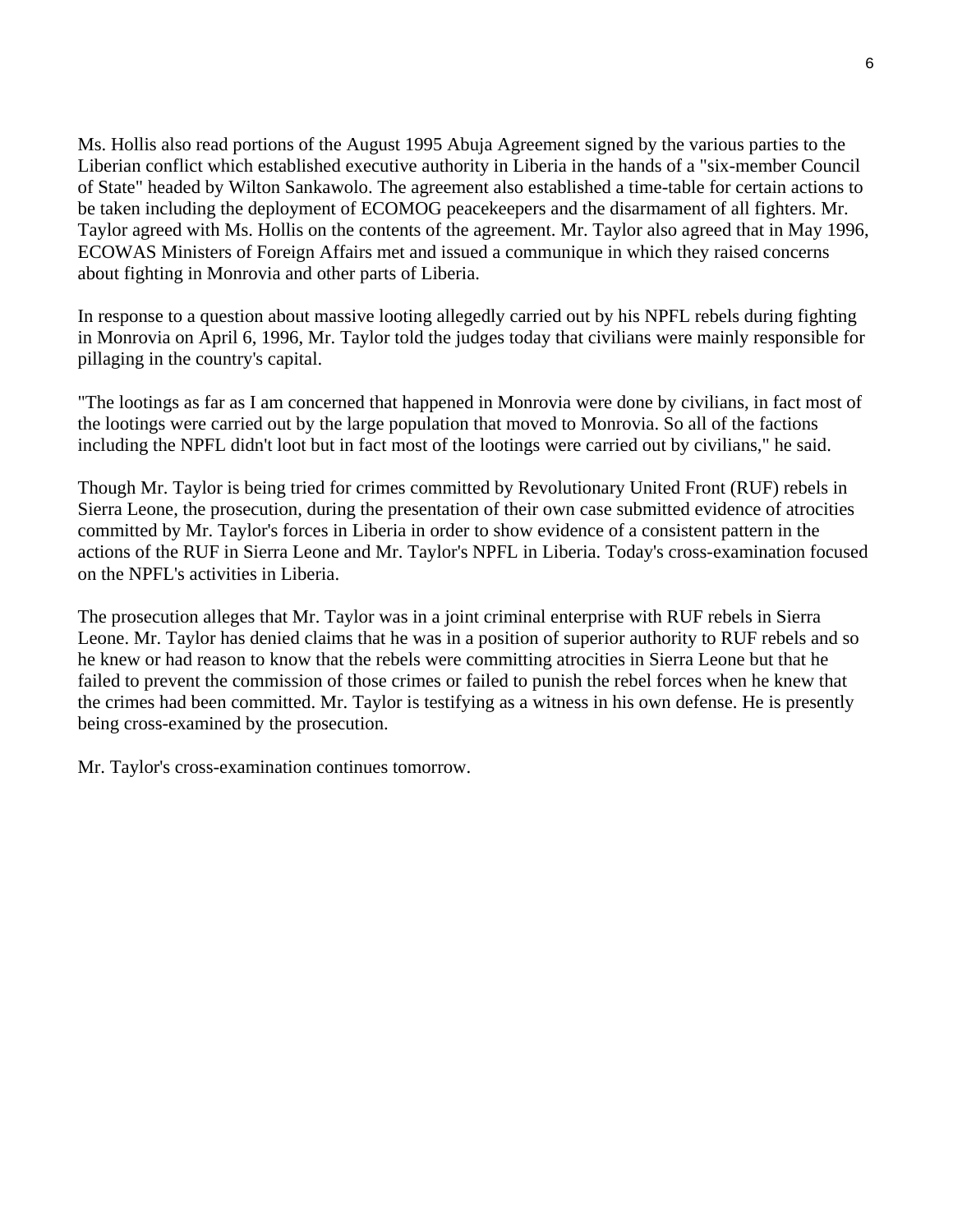

United Nations Mission in Liberia (UNMIL)

# **UNMIL Public Information Office Media Summary 17 November 2009**

*[The media summaries and press clips do not necessarily represent the views of UNMIL.]* 

# **International Clips on Liberia**

# **Liberian president urges peaceful by-election**

APA-Monrovia (Liberia) Liberian President Ellen Johnson Sirleaf, who is apparently taken aback by the low turn-out of voters in the first round of the senatorial by-election, has urged registered voters who did not vote in the first round to go to the polls on Tuesday 24 November to cast their ballots, APA learns here. According to the National Elections Commission, a paltry 20.2 percent of the electorate voted in the first round of the Montserrado County by-election to elect a replacement for Senator Hannah Brent who passed away in August this year. Montserrado County hosts Monrovia the capital city.

"The election offers an opportunity for all to elect the person who will best represent them," President Johnson Sirleaf told reporters late Monday. She commended the electorate, candidates and political parties for "exercising a great level of political maturity" during the first round of the byelection on 10 November. Sirleaf cautioned partisans of the ruling Unity Party and former soccer star George Weah's Congress for Democratic Change whose candidates have been qualified to participate in the run-off, to show the same level of political maturity as during the first round of the byelection. "In elections, candidates may have some differences but those differences can be resolved through dialogue and peaceful negotiations," the Liberian leader noted.

# **Rebels and Government Exchanged Information With The CIA, Taylor Says; Denied**

Nov 17, 2009 (CharlesTaylorTrial.org/All Africa Global Media via COMTEX) -- After his crossexamination got off to a stumble last week over the use of "new evidence," Charles Taylor today admitted to prosecutors that he shared information with the spy agency of the same country he has accused of plotting his downfall: the United States. Mr. Taylor also dismissed as "nonsense" prosecution allegations that he has been misusing his phone privileges while in jail to try to influence testimony of his defense witnesses. When court resumed this morning, the prosecution's lead counsel Ms. Brenda Hollis indicated her team's willingness to go ahead with Mr. Taylor's crossexamination, having had more time to "rearrange strategies" after the court refused to allow the use of "new evidence" which had not been part of the prosecution's case and was not raised in Mr. Taylor's direct-examination. As the cross-examination proceeded, Mr. Taylor denied suggestions that he was an agent of the United States' Central Intelligence Agency (CIA). He admitted, however, that his rebel group, the National Patriotic Front of **Liberia** (NPFL), exchanged information with the CIA a collaboration and exchange that continued into his presidency.

# **International Clips on West Africa**

## **Guinea**

## **S.Africa probes Guinea junta training reports: official**

PRETORIA, Nov 17, 2009 (AFP) - South Africa's foreign ministry on Tuesday said it is investigating reports that local mercenaries are training pro-junta recruits in Guinea. "There have been both true and false leads about this story so we are very carefully checking on the veracity of it," foreign affairs director general Ayanda Ntsaluba told a media briefing. Witnesses in Guinea told AFP on Monday that South African and Israeli army instructors, hired by the ruling junta, are training recruits in a camp in Forecariah, 100 kilometres (60 miles) south of the capital Conakry. Speaking two weeks after four South African mercenaries were pardoned in Equatorial Guinea for a failed coup bid, Ntsaluba said "nefarious activities" could harm the country's international ties. "We do not want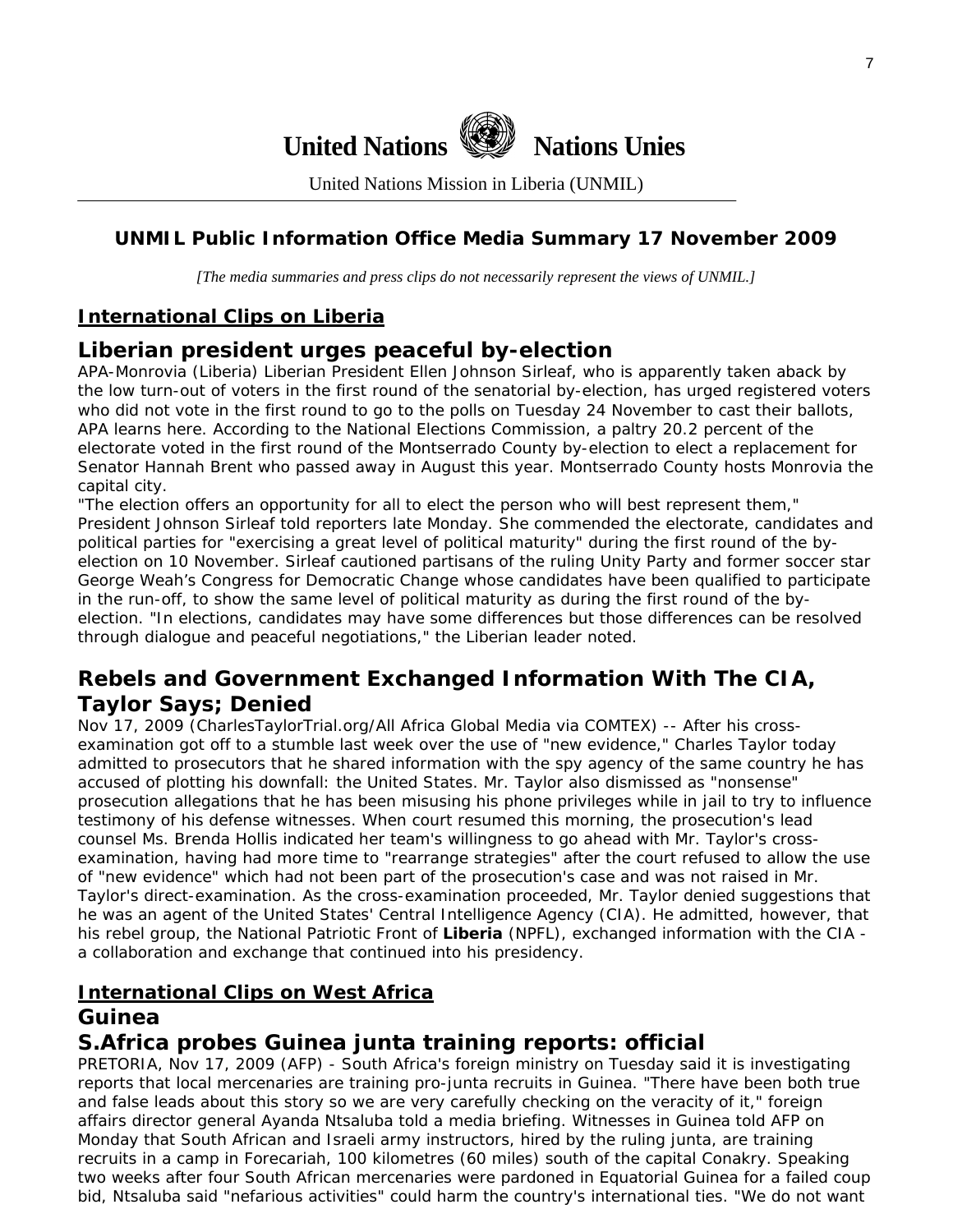to see our citizens involved in nefarious activities abroad. These could undermine our foreign policy," he said. The new soldiers recruited by the junta, which seized power in Guinea on December 23 last year, are being trained in a camp formerly used to house Sierra Leone refugees outside Forecariah.

# **Yar'Adua, Compaore Discuss Guinean Crisis**

Nov 17, 2009 (Vanguard/All Africa Global Media via COMTEX) -- PRESIDENT Umaru Yar'Adua Monday met with the President of Burkina Faso, Mr. Blaise Compaore, at the Presidential Villa, Abuja. At a joint briefing at the end of the meeting, Yar'Adua said it centred on the situation in Guinea-Conakry and was "very fruitful." Yar'Adua said Compaore, who is the ECOWAS mediator and facilitator for the crisis in Guinea, "came for a consultation meeting regarding the situation in Guinea. "And, in the course of that meeting, he has come to consult with me as chairman of ECOWAS and we have had very fruitful discussions. "He outlined his plans and I am confident that what he is doing will achieve our desired objectives, by the grace of God," he said. President Compaore added that he held consultative meetings with all the stakeholders in the crisis and had come to brief Yar'Adua.

# **Cote d'Ivoire**

# **Ivory Coast army patrols stepped up in Abidjan**

**ABIDJAN**, Nov 17 (Reuters) - **Ivory Coast**'s army deployed troops onto the streets of Abidjan on Tuesday in what it said was a step intended to discourage any attempt to undermine security in the world's top cocoa grower. A Reuters witness said troops were present at strategic points of the port city, including main road junctions and outside the building of the state broadcaster. "This is a dissuasive patrol," said a senior army officer who requested anonymity. "We are keeping our forces on alert, that's all." Authorities are due to announce shortly a new date for a long-delayed presidential election. The latest target date for the poll was Nov. 29 but officials acknowledged this month that preparations had slipped and a postponement was inevitable. The eligibility of around one million voters has still not been clarified, a simmering dispute which harks back to the divisive issue of nationality which was at the root of the West African country's 2002-2003 civil war and subsequent crisis.

# **Sierra Leone**

# **OIC boss to attend Sierra Leone investment, donors conference**

APA-Dakar (Senegal) The secretary general of the Organisation of the Islamic Conference (OIC), Professor Ekmeleddin Ihsanoglu, will lead an OIC delegation to the Sierra Leone International Investment and Donors Conference to take place on 18-19 November in London, England. According to a statement copied to APA on Tuesday, the conference will open with a special session of the OIC member states and their donor organizations.

This session will be jointly hosted by the UK Department for International Development (DFID) and the OIC to strengthen cooperation between the OIC donors and Sierra Leone, and enhance understanding of the challenges faced by this West African country.

The conference, which is being held in partnership with the OIC and its member states, will provide the platform for the Sierra Leonean government to present its new "Agenda for Change" : Poverty Reduction Strategy II and identify major challenges, funding requirements and its priority areas and donor interventions associated with its three year implementation period.

**Local Media – Newspaper**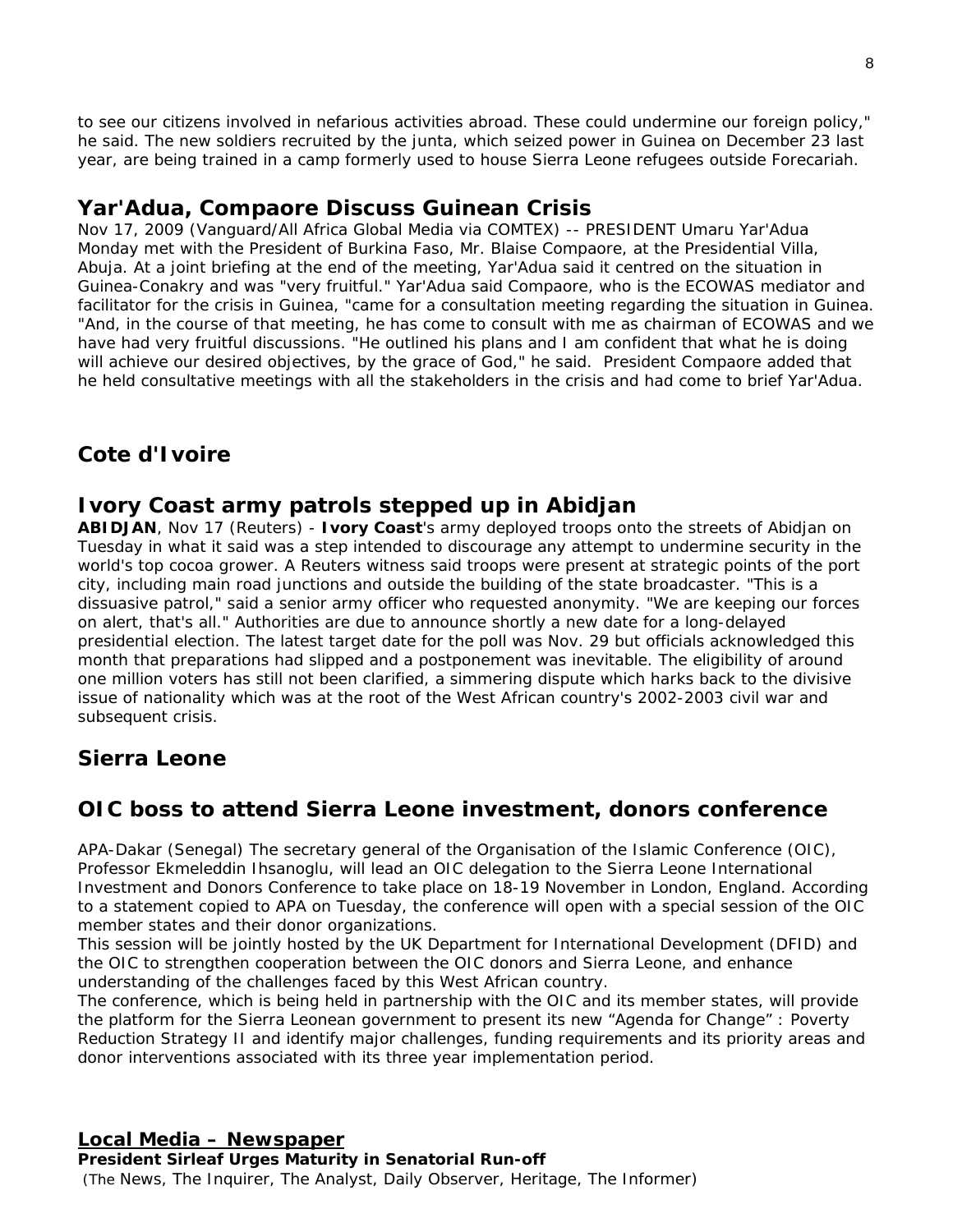- President Ellen Johnson Sirleaf has called on parties in the Montserrado Senatorial run-off election to show the same level of maturity exhibited during the first round.
- In a statement issued Monday, the Liberian leader said maturity and respect for each other was critical to the democratic process.
- President Sirleaf said it does not matter who wins but the preservation of the country's future was important.
- The President hoped the National Elections Commission has learned a lesson from the first round and would get its house in order for the run-off.
- She acknowledged it was the first time the National Elections Commission had organized such an election in a big county thus making it a challenge.

#### **Angel Tokpa Murder Case Suffers Setback**

(New Democrat, The Informer, Daily Observer)

- A defense motion has stalled the start of the Angel Tokpah murder case in Criminal Court B.
- Following a heated argument Monday between state and defense lawyers, Judge Blamo Dixon suspended the trial until the motion is dealt with.
- Keen followers of the trial, including a group of girls who picketed before the court yesterday to protest the delay in the case, expressed disappointment over the suspension.
- Angel was found dead in November 2007, hanging from a rope in the bathroom of her guardians.
- Despite claims by her guardians, Hans Williams and Mardea Paykue that she hanged herself, reports suggested the accused created the bathroom scene to hide the truth. The two are accused in connection with the murder.

#### **Run-Off Showdown-Intense Political Lobbying, "Money to Change Hands"**

(New Democrat, The Parrot, The Inquirer, The Analyst)

- The two runner-ups for the Montserrado County Senatorial by election are said to be wooing defeated candidates with reports that money or jobs could change hands as precondition for support.
- Losers in campaigns often benefit materially as was the case in 2005 when several defeated candidates lined-up behind candidates they thought would win.
- Those who backed the Unity Party ended with Ministerial and other jobs and many have formally joined the President's party.
- Meanwhile, reports say supporters of some political parties and independent candidates that participated in the first round of the Montserrado Senatorial by-election have endorsed the candidacy of UP's candidate, Clemenceau Urey for the run-off.
- The Coalition of Support Groups said they were rallying behind Mr. Urey as he was the best candidate for now.

#### **Opposition CDC Wary Ahead of By-Election Run-Off, Accuses Unity Party of Plans to Buy Vote**

(The News, Heritage, Daily Observer)

- The opposition Congress for Democratic Change(CDC) says it has uncovered a ploy by the ruling Unity Party(UP) to engage in the mass purchase of voters registration cards ahead of the Montserrado County by-election slated for November 24.
- Addressing a news conference in Monrovia, the Chairman for the Geraldine Doe-Sheriff for the Senate Committee said the UP has allocated at least US\$150,000 for the purpose.
- Representative Rufus Neufville vowed that the CDC would take "drastic action" against anyone involved in buying voters cards and other electoral fraud during the pending run-off.
- However, the Secretary General of the Unity Party, Henry Fahnbulleh has rubbished the allegation saying the CDC's suspicion was tantamount to scare tactics.

#### **UN Envoy tells Liberians to Take Ownership of Peace Process and Ensure its Sustainability**  (Heritage, The Analyst)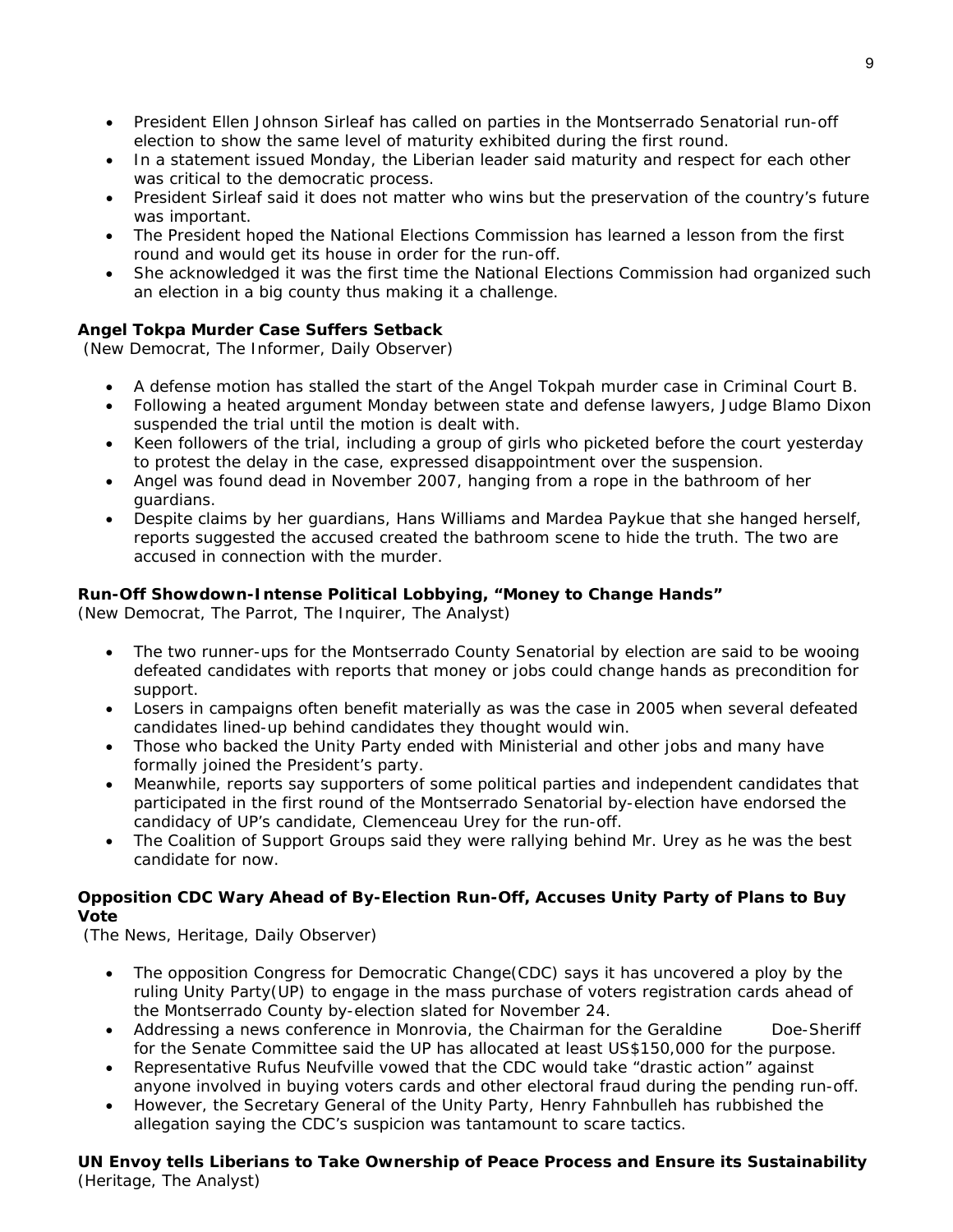- Speaking during a two-day visit to Nimba County, the Special Representative of the Secretary General to Liberia, Ellen Margrethe Løj emphasized the need for Liberians to own and sustain the peace and development process in the country as the UN Mission in Liberia (UNMIL) scales down its operations.
- During the visit, SRSG Løj opened the groundbreaking ceremony for the construction of a new prison in Sanniquellie.
- The UN Peace building Fund is financing the construction and equipping of the 72-bed facility as well as the training of additional corrections officers as part of an emergency corrections project valued over US\$1 million.
- The SRSG also dedicated the newly renovated Eighth Judicial Circuit Court in Sanniquellie, funded by UNMIL's Quick Impact Projects programme with support from the UNDP.
- In the commercial city of Ganta, the head of UNMIL also presented books and sporting kits donated by the Bangladeshi peacekeepers to the JW Pearson Extension School.
- UN Envoy Løj also toured the World Bank/UNIFEM-sponsored cassava processing plant run by the 500-strong Ganta Concerned Women's Group and the UNICEF-funded Learning Across Borders for Living Across Boundaries school project in Ganta.

#### **National Security Ministry Employees Threaten "Go Slow Action"**

(The Analyst)

- Aggrieved employees at the Ministry of National Security have threatened a go-slow action if calls for an audit the ministry are not given prompt attention.
- The employees say their call stemmed from financial malpractices by top officials of the Ministry.
- But National Security Minister, Victor Helb has debunked the reports saying the allegations were concocted by people he accused of wanting to receive salaries with out working.

#### **DHL Delegation Impressed with Government**

(The Analyst, The Informer, Daily Observer, Heritage)

- A high-level DHL delegation visiting the country has expressed confidence in Government for the creation of an environment for investment opportunities.
- The delegation headed by DHL Vice President for Sub-Saharan African, Phillipe Couchman is in the country to hold discussions with relevant stakeholders on how to assist post-war Liberia and expand its investments in the country.
- During a meeting with Vice President Joseph Boakai he commended the entity for investing and staying in the country even in the difficult days of the civil conflict.

#### **Grenade Explosion in Lofa County Kills One, Injures Two**

(The Inquirer)

- Report from Lofa County says a grenade explosion has killed one person and seriously wounded two others in John Town, Voinjama District.
- Correspondents say four-year old Mulbah Bekay was killed Monday while playing with the grenade abandoned in the area during the war years.
- Correspondents say one of the wounded, twenty-five year old Korpo Bekay sustained injuries in the stomach and other parts of her body.
- Our correspondent says two buildings and some plastic containers were also destroyed in the explosion. John Town is about twenty-five kilometres away from Voinjama.

# **Local Media – Star Radio** *(culled from website today at 09:00 am)*

**President Sirleaf Urges Maturity in Senatorial Run-off** 

 *(Also reported on Radio Veritas, Sky F.M., Truth F.M. and ELBC)*

#### **Grenade Explosion in Lofa County kills One, Injures Two**

#### **Angel Tokpa Murder Case Suffers Setback**

 *(Also reported on Radio Veritas, Sky F.M., Truth F.M. and ELBC)*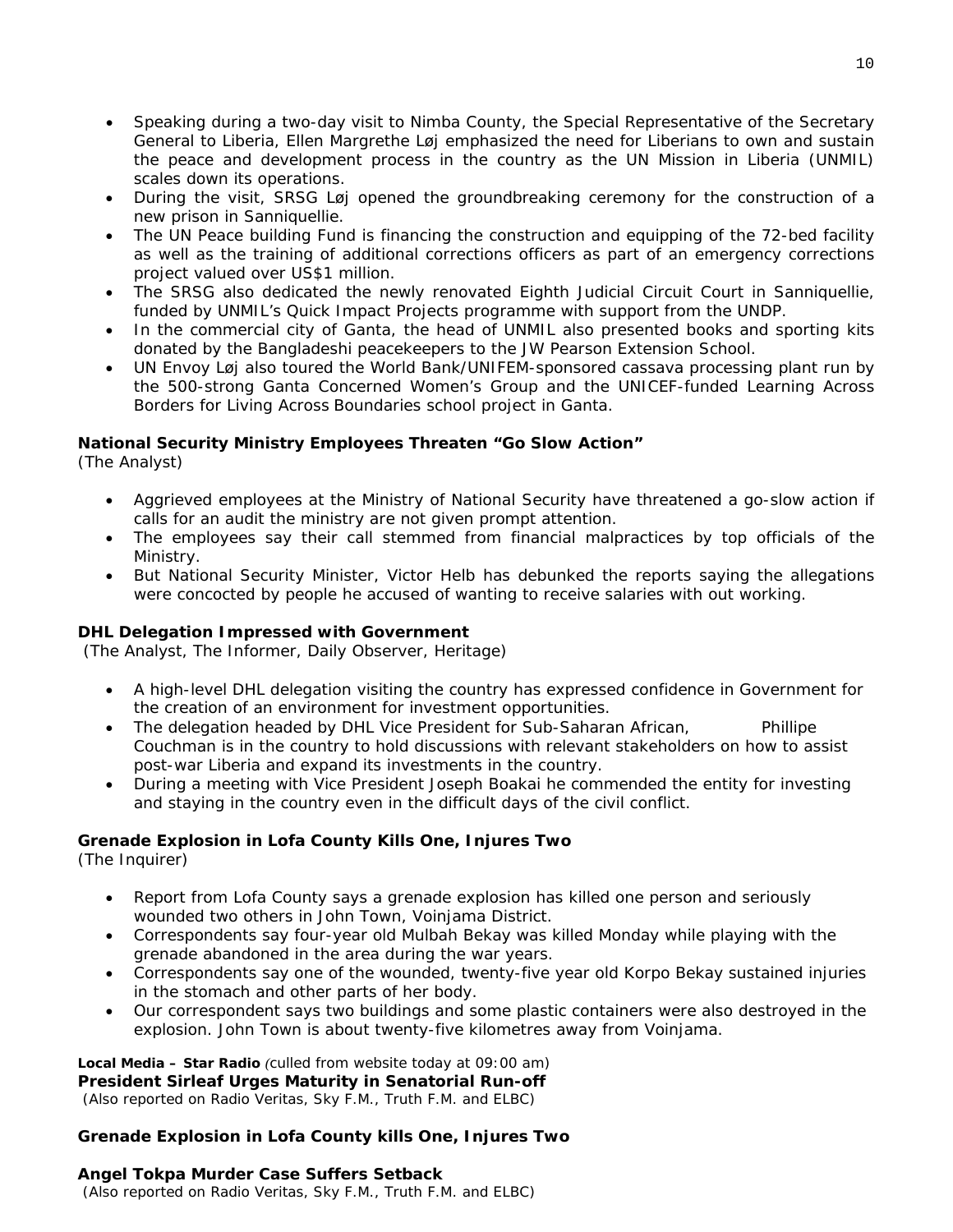#### **Chinese Company Still Struggling with Monrovia Streets**

- The Programme Director of the Infrastructures and Implementation Unit at the Public Works Ministry, Akindele Beckley says CICO is yet to cover a significant portion of the streets of Monrovia.
- CICO is the Chinese Road Construction Company contracted by government to rehabilitate over forty kilometres of road in Monrovia.
- Mr. Beckley said CICO was at the verge of starting the first three kilometres of road within the Central Monrovia area but said the inability of the company to hasten the pace of the work was due to the damaged drainage system it is simultaneously rehabilitating.

 *(Also reported on Radio Veritas, Sky F.M., Truth F.M. and ELBC)*

#### **Immigration Bureau Dismisses Two Officers for Harassment**

- Authorities of the Bureau of Immigration and Naturalization have with immediate effect dismissed two officers of the bureau for harassing aliens.
- The Director for Press and Public Affairs of the BIN, Bill Smith named the dismissed officers as Captain Richard Nyanti and Officer Emmanuel Paye.
- Mr. Smith said the officers were in the constant habit of inspecting alien documents without authorization a practice which runs contrary to the Bureau's standard operation procedure.
- One of the dismissed officers, Captain Richard Nyanti has denied the claim that they were in the constant habit of harassing aliens in the country describing their dismissal as illegal and based on malice.
- Meanwhile, BIN authorities have suspended two other officers, Majors Titus Kebbie and Alfred Yormie for three months for violating the standard operation procedures.

## **Radio Veritas** *(News monitored today at 09:45 am)*

**Liberia Labour Congress opens Constitutional Review and Leadership Seminar in Monrovia** 

- The Liberia Labour Congress Monday opened a two-day constitution review and leadership training for Executive Board members.
- In an interview, the National Programme Director for Social Dialogue at the International Labour Organization (ILO), Patrick Andersdon said the reforms undertaken by the labour congress are in the interest of peace and nation building.
- Mr. Anderson said the improvement of workers livelihood was a paramount component in the maintenance of the growing democracy the country now enjoys.

## **Truth F.M.** *(News monitored today at 10:00 am)*

#### **Senator Nelson Cautions political Leaders to Refrain from Inciting Electorates**

- Grand Kru Senator Blamo Nelson has cautioned political leaders in the country to refrain from making inciting comments ahead of the November 24 Montserrado County by-election runoff.
- Senator Nelson's caution is in an apparent reaction to media reports that the Congress of Democratic Change Standard Bearer, George Weah had threatened that something would happen if there were flaws in the by-election.
- Mr. Weah has come under incessant criticisms since they media reported the alleged threat by the CDC Standard Bearer.

\*\*\*\*\*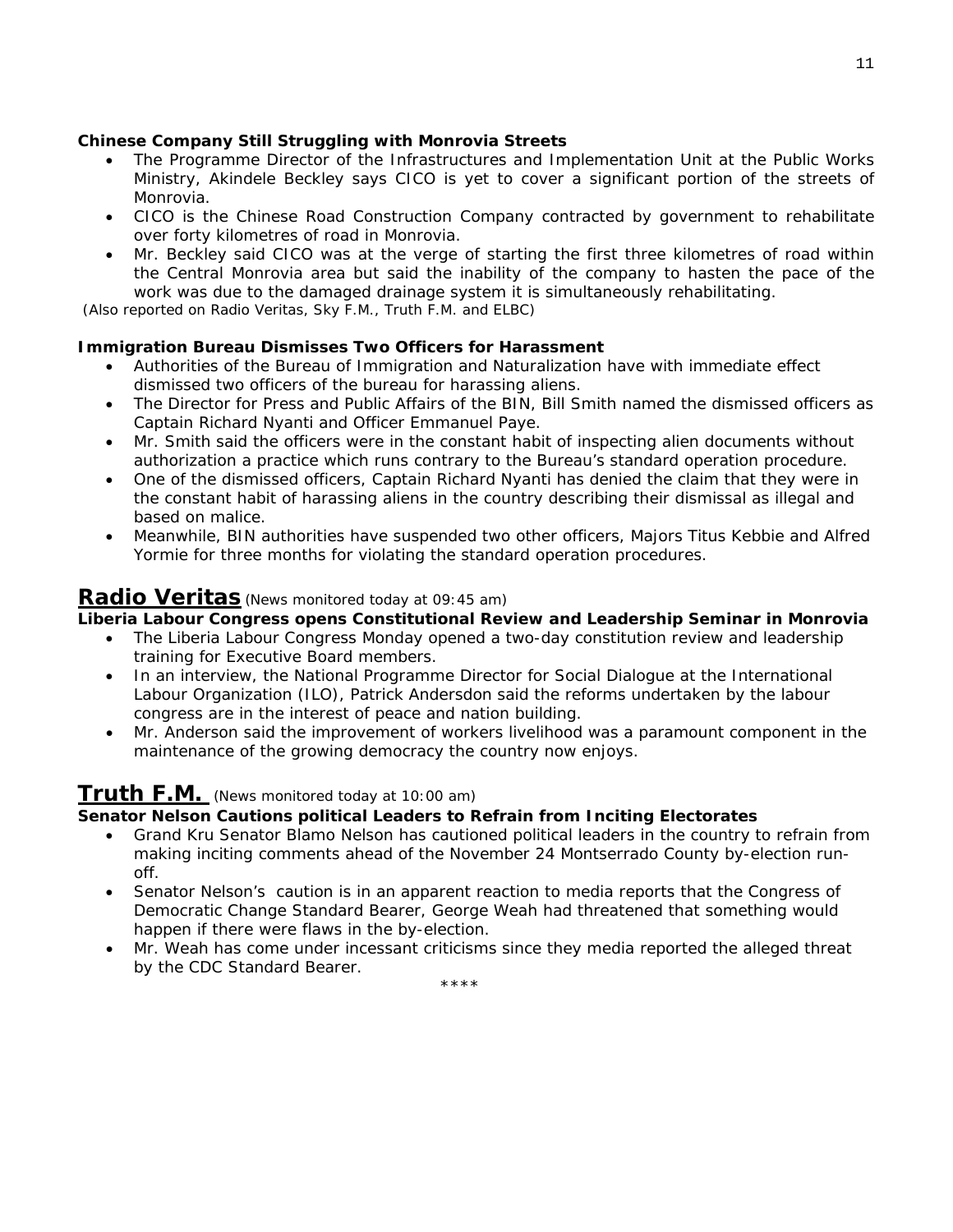## Reuters

Wednesday, 18 November 2009

## **UN court acquits priest of genocide in Rwanda**

DAR ES SALAAM (Reuters) - A priest accused of genocide and crimes against humanity during the 1994 Rwandan genocide has been acquitted, the second release in as many days, the International Criminal Tribunal for Rwanda said on Tuesday.

The U.N. court ordered the immediate release of Father Hormisdas Nsengimana, who was a priest at a Catholic secondary school during the three months of slaughter of some 800,000 Tutsi and moderate Hutus in 1994.

The court said it could not conclude that Nsengimana, 55, was guilty of any of the crimes, which included killing Tutsi priests, a judge and other Tutsi victims.

"The Chamber did not find a sufficient factual and legal basis for concluding that Nsengimana was guilty of any of the crimes," the tribunal said.

The prosecution said Nsengimana was at the centre of a group of Hutu extremists that planned and carried out targeted attacks and participated directly in killings.

Nsengimana has been in prison since his arrest in Cameroon in 2002. He is the second indicted person to be released by the ICTR, based in Arusha in northern Tanzania, in as many days.

On Monday an appeals chamber acquitted Protais Zigiranyirazo, known as "Mr. Z", of genocide and extermination after he was previously sentenced to 20 years.

Judges reversed the conviction citing several serious factual and legal errors.

ICTR spokesman Roland Amoussouga told Reuters the acquittals were not a disappointment for the court.

"It's not a sign of a problem," he said by telephone. "This is to show you that the justice system is not one way -- it can go both ways.

He said that so far 39 people have been convicted of 47 cases.

"It's an incredible record of efficiency on the part of the prosecution. This is the first stage of the process, now we have to see whether the prosecution will appeal today's judgment," he said.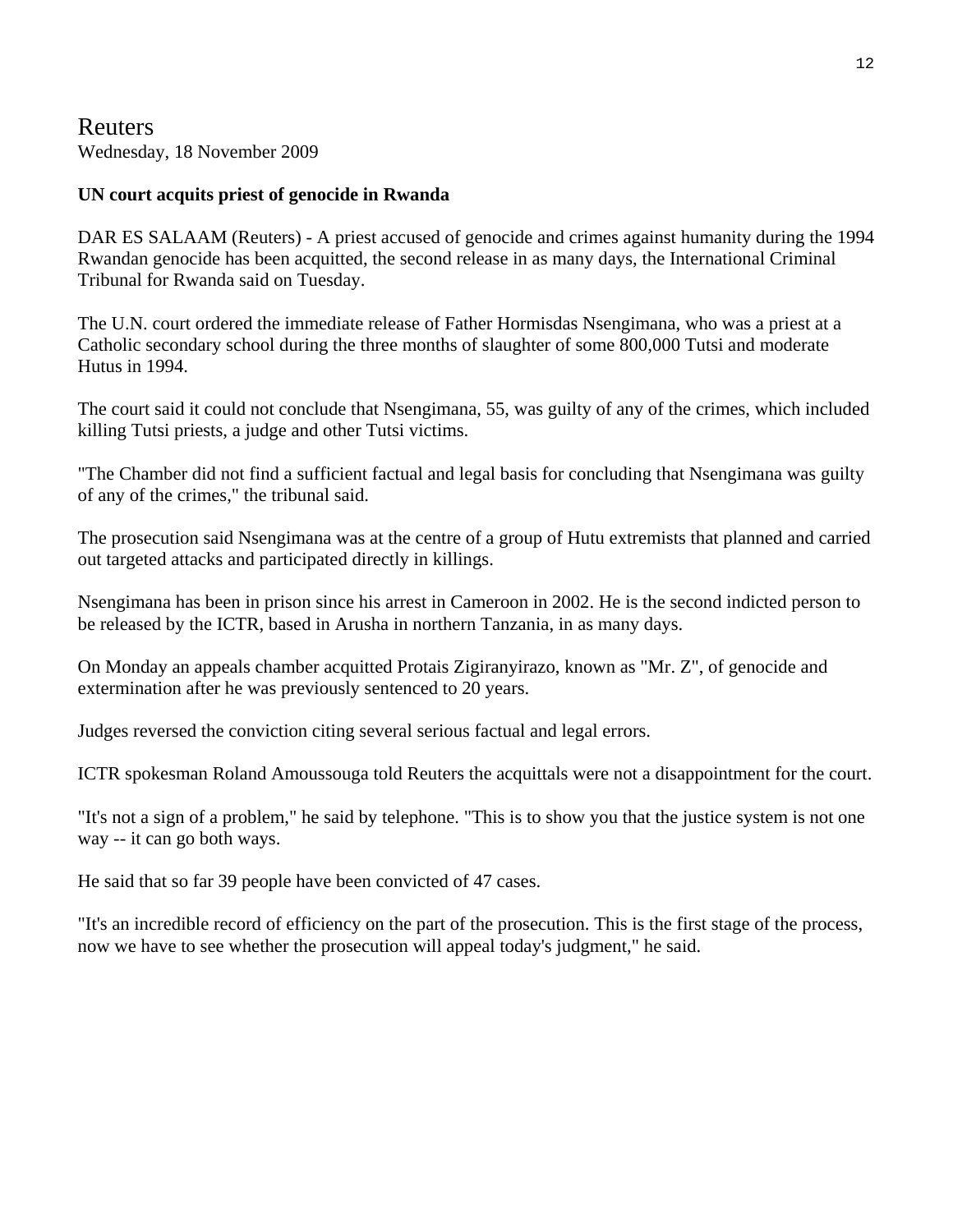## Reuters Tuesday, 17 November 2009

## **US demands Kenya deliver Rwanda genocide suspect**

### By International Justice Desk



*Nairobi, Kenya* 

The United States wants Kenya to hand over a Rwanda genocide suspect it believes the east African nation has been harbouring for

years, President Barack Obama's war crimes envoy said on Monday.

Stephen Rapp, US ambassador-at-large for war crimes issues, said the fact Kenya had not delivered the suspect to the Rwanda war crimes tribunal was part and parcel of the impunity prevalent in east Africa's biggest economy.

The International Criminal Tribunal for Rwanda (ICTR) said last year Kenya was failing to act against Felicien Kabuga -- despite evidence of his entry into the country, application for residency, visa approval and opening of a bank account.

Kabuga is Rwanda's most-wanted man and the US has put a \$5 million bounty on his head.

A Hutu businessman, Kabuga is accused of funding the militias that butchered some 800,000 Tutsis and moderate Hutus over a span of 100 days in 1994.

"I've seen pictures of him in Kenyan neighbourhoods, the ICTR has continued to press with Kenyan authorities for effective action to bring about his arrest. Even arriving last night, I received fresh information of his presence in Kenya," Rapp told a news conference in Kenya's capital.

## **Frozen assets**

Kenya froze Kabuga's assets in May this year, but has questioned whether the genocide suspect is still in Kenya.

Rapp said the latest government response was that Kabuga had now left Kenya, but it was still looking for evidence to confirm his departure.

"If you are still looking for the evidence, you can't honestly say that he's left. You can't have it both ways. So I think we have to presume that this man is still here," he said.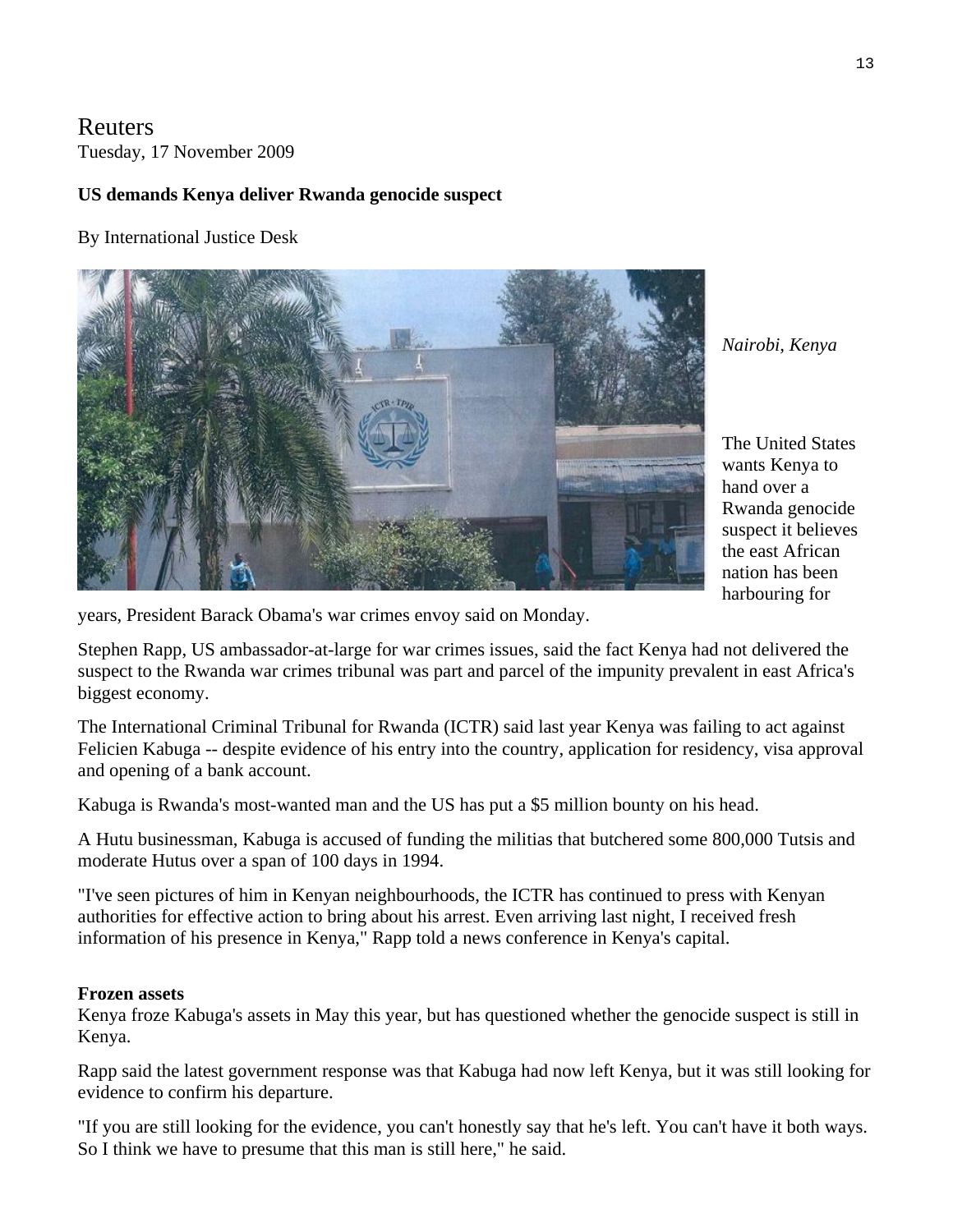"They need to cooperate genuinely, and deliver Kabuga. Send him down the road to Arusha," Rapp said, referring to the location of the tribunal.

Experts say that Kabuga had extensive business dealings with powerful individuals in the government of former President Daniel arap Moi and security sources believe he has been paying for protection in Kenya.

## **Critical time**

Rapp also said Washington had hoped Kenya would be able to prosecute the perpetrators of last year's post-election violence, but it looked increasingly likely the International Criminal Court (ICC) in The Hague would now pursue several cases.

ICC chief prosecutor Luis Moreno-Ocampo said earlier this month he would request an investigation after Kenyan leaders refused to refer the cases to The Hague court.

Ethnic clashes after a disputed presidential election killed at least 1,300 people and uprooted more than 300,000, shattering Kenya's image as a stable, regional economic powerhouse.

Kenya had promised to deal with the masterminds. But numerous attempts to kick-start the process have floundered and many Kenyans are sceptical powerful individuals will be arrested and charged because of widespread impunity among politicians.

There are fears that unless those most responsible for the bloodshed are brought to book, there will be a repeat at the next presidential election in 2012.

Rapp said it was crucial that Kenya act on Kabuga, especially given the risk of more ethnic violence here.

"Obviously cooperation on that case is important, but it's all part and parcel of the same thing," he said.

"It is critical that a man who was involved in inciting ethnic hatred [...] isn't given refuge, and continued refuge in Kenya, at this critical time."